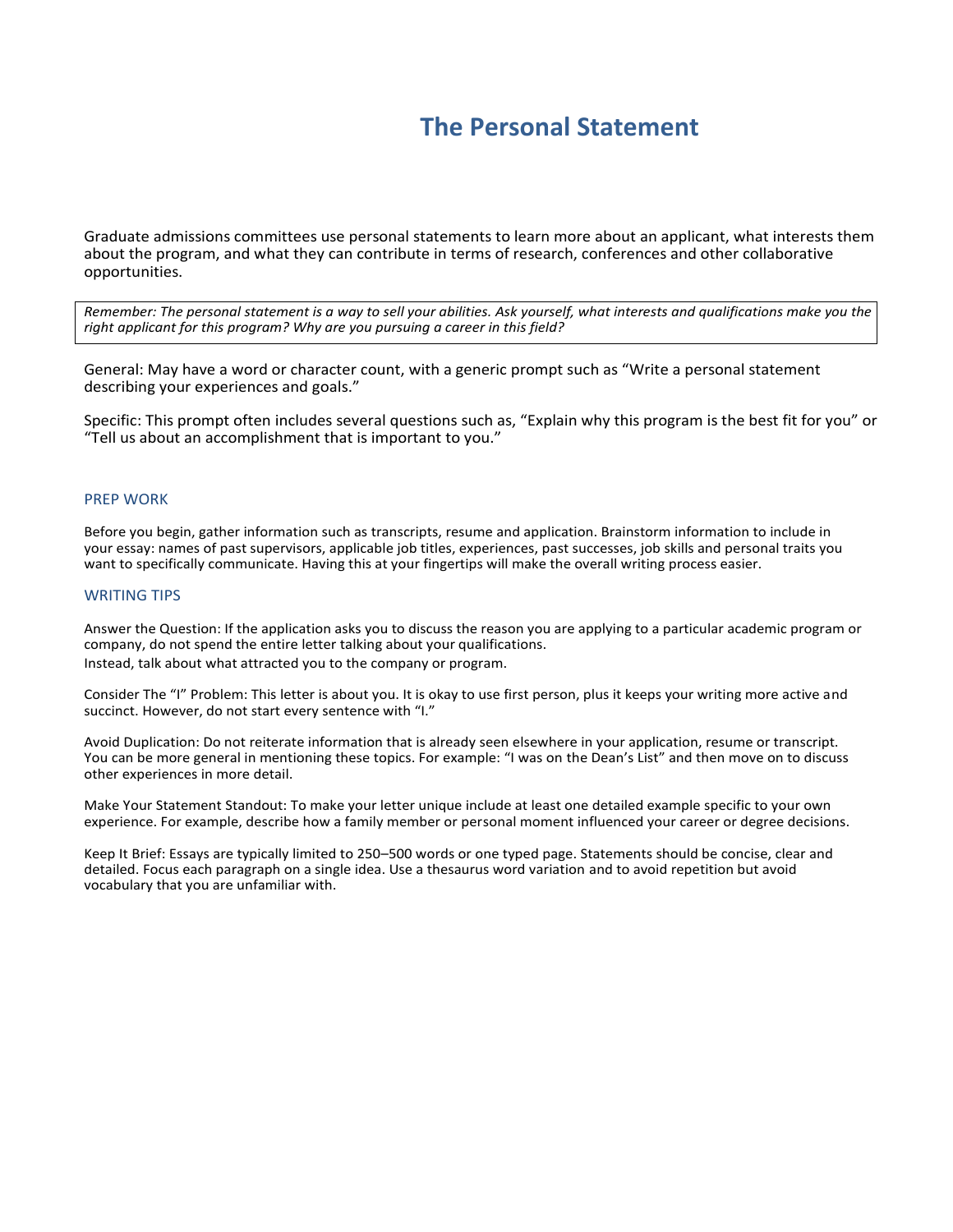# FORMAT

Personal statements generally include request some standard information and you can use this as a guide to begin.

**Introduction:** Grab the reviewer's attention with a catchy opening, such as a distinctive personal example. Then, connect the example to the program/position for which you are applying. Mention the specific name of the program or company, as well as the title of the position or degree you are seeking.

**Supporting Paragraphs:** Paragraphs should address specific questions from the application. Each paragraph should be focused and support a topic sentence. Keep your examples relevant to your qualifications.

**Conclusion:** In the last paragraph tie together any examples you sited, and restate your interest in the program or position. Finishing statement can tie-in how this position is a step towards a long-term goal.

## EDITING

Allow for several edits and ample proofreading. Check for proper content and for technical errors. Read through the essay yourself (out-loud helps) and have others (Career Services, professors, parents, etc.) review it as well.

## **STATEMENT CHECKLIST**

- Spelling and grammar have been checked
- Single-spaced and printed on one side of paper
- Two spaces between each paragraph and the content is positioned on the page well
- All lines start on the left-hand side of the page
- The opening paragraph is engaging
- Reflects genuine interest and enthusiasm in the kind of work to be done
- Overall positive tone

#### DO…

- Allow plenty of time to brainstorm and rewrite your essays
- Take time to think about who you are and the experiences that have shaped your life
- Look at this as an opportunity to tell admissions committees about you, and go beyond the facts that are conveyed by other parts in the application
- Tailor and adapt an essay for each specific program you are applying to, unless it is to be submitted to multiple schools via a centralized application service
- Mention possible career paths, interests, professional goals, and explain why you are ready for an advanced degree in this field
- Be specific; be sure to back up all statements with examples and concrete evidence
- Research your programs and schools. Ask yourself if there are certain values expressed in the program or aspects, such as a thesis, that intrigue you
- Answer all parts of the prompt
- Stay within the word or character count
- Frequently save your document in multiple locations

# DON'T...

- Try to be funny or make jokes
- Start every sentence with **I**
- Include your hobbies/interests unless relevant
- Use vocabulary you don't normally use and just looked up in a dictionary
- Use famous quotes
- Repeat things in your application
- Write a list of all your hobbies and interests without explaining them
- Lie or embellish the truth
- Say you are going to do something before you come to university
- Take any political or religious viewpoints unless relevant
- Sound defensive or arrogant- Tone is key
- Be cliché or use generalizations
- Write in the third person. First person is always best
- Make lists of accomplishments. Instead elaborate on them with examples and stories highlighting your skills and experience